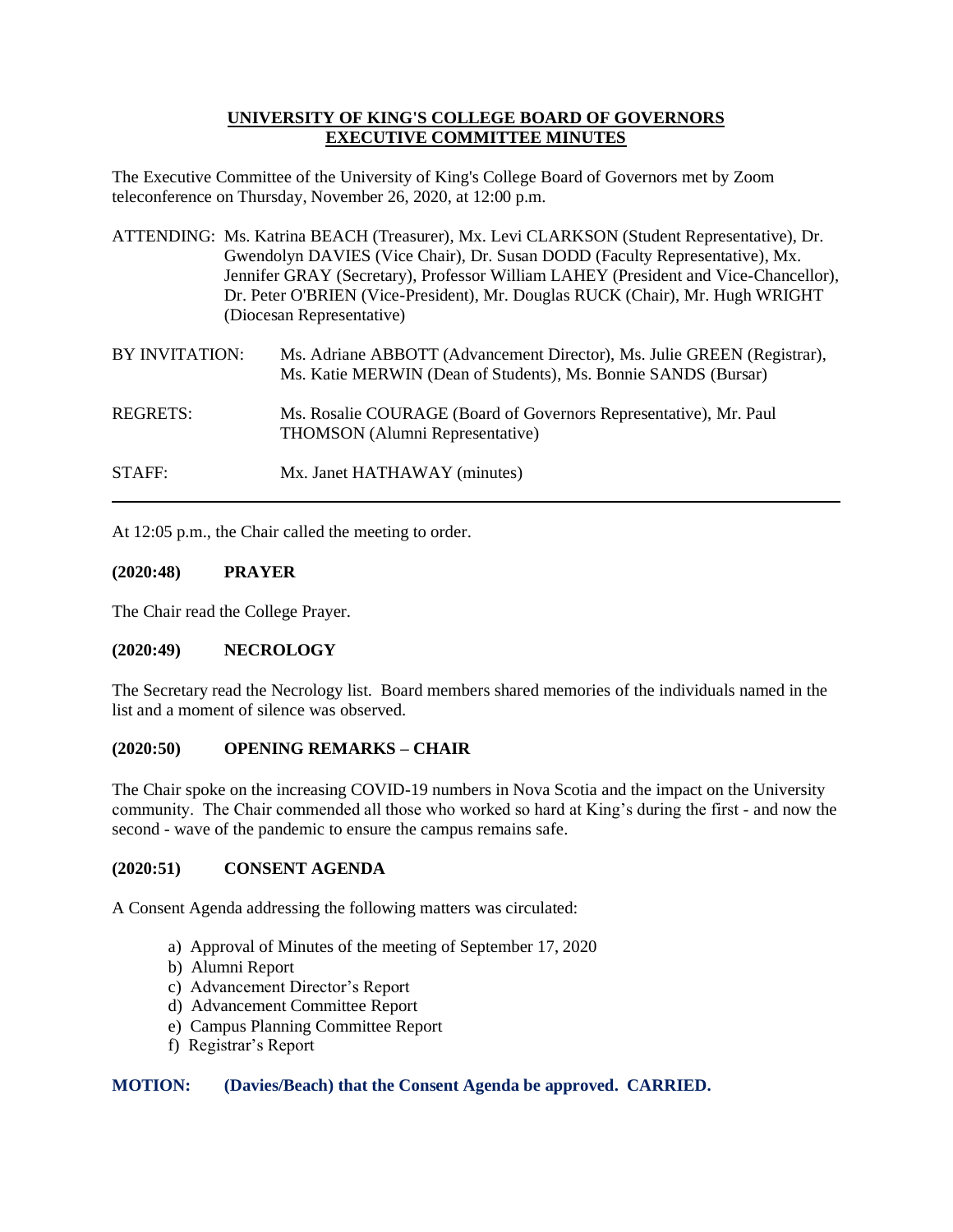## **(2020:52) BUSINESS/DECISION ITEMS**

#### **a) 2020-2021 FINANCIAL UPDATE**

The Bursar presented the 2020-21 second-quarter financial update. The forecast operating cash deficit has decreased by an additional \$80,000. This improvement is largely due to higher enrolment and residence occupancy offset by higher COVID-19 emergency response fund expenditures (an increase of \$150,000 from the first quarter forecast).

Concerning enrolment, the total headcount is slightly higher; however, the number of part-time students of this total is considerably higher than last year. There are lower FYP numbers and lower BJ numbers and slightly lower MFA students, but good upper-year retention. There is a \$254,000 improvement in residence fees, largely due to the forecasted withdrawal rate of 15% not materializing as anticipated.

All of the anticipated reductions in spending as a result of the pandemic (apart from \$64,000 yet to be allocated) have been allocated to programs and departments in the forecast. The remaining unallocated funds will be allocated in the next forecast when the impact of the pandemic on operations is more fully understood.

Janet Hathaway joined the meeting at 12:24 p.m.

## **b) MEMO AND RESOLUTION TO AMEND COLLEGE BY-LAWS REGARDING INDEMNIFICATION OF BOARD MEMBERS**

The Bursar referred to the memo she prepared for the Finance, Audit and Risk Committee and the Governance, Human Resources and Nominating Committee after it was discovered that the by-laws do not include an indemnification clause for Board members or officers.

Having an indemnification clause prevents Board members and officers from personal financial responsibility for any liability they may incur from their service to King's and for the cost of legal fees or other expenses incurred in defending against liability, subject to an important qualification – the indemnity only applies if the Board member or officer was acting in the course of their lawful and good faith execution of their duties.

In addition to having an indemnification clause in their by-laws, many organizations purchase directors and officers liability insurance. Having this type of insurance shifts the risk of liability to the insurer, thus protecting both the members and officers as well as the University. King's, as a member of CURIE (the Canadian University Reciprocal Insurance Exchange), holds Educational Institutions Errors and Omissions Liability Insurance which includes: Professional Liability, Error and Omissions and Malpractice Insurance. The Bursar explained that the CURIE liability policies effectively provide the equivalent of a standalone directors and officers liability policy.

King's administration recently reached out to legal counsel for indemnification language that can be considered for incorporation into King's by-laws. Counsel provided King's with two suggested clauses, (i) one which includes officers appointed by the University as well as Board directors, Board officers and Board committee members, and (ii) one that does not include University-appointed officers. The recommendation was that King's adopt the language suggested extending the indemnity to University appointed officers. This recommendation was endorsed by the Finance, Audit and Risk Committee.

**MOTION: (Dodd/Gray) that Executive Committee recommends to the Board of Governors to authorize the addition of By-Law 25A "Indemnification" to the University of King's College By-Laws.**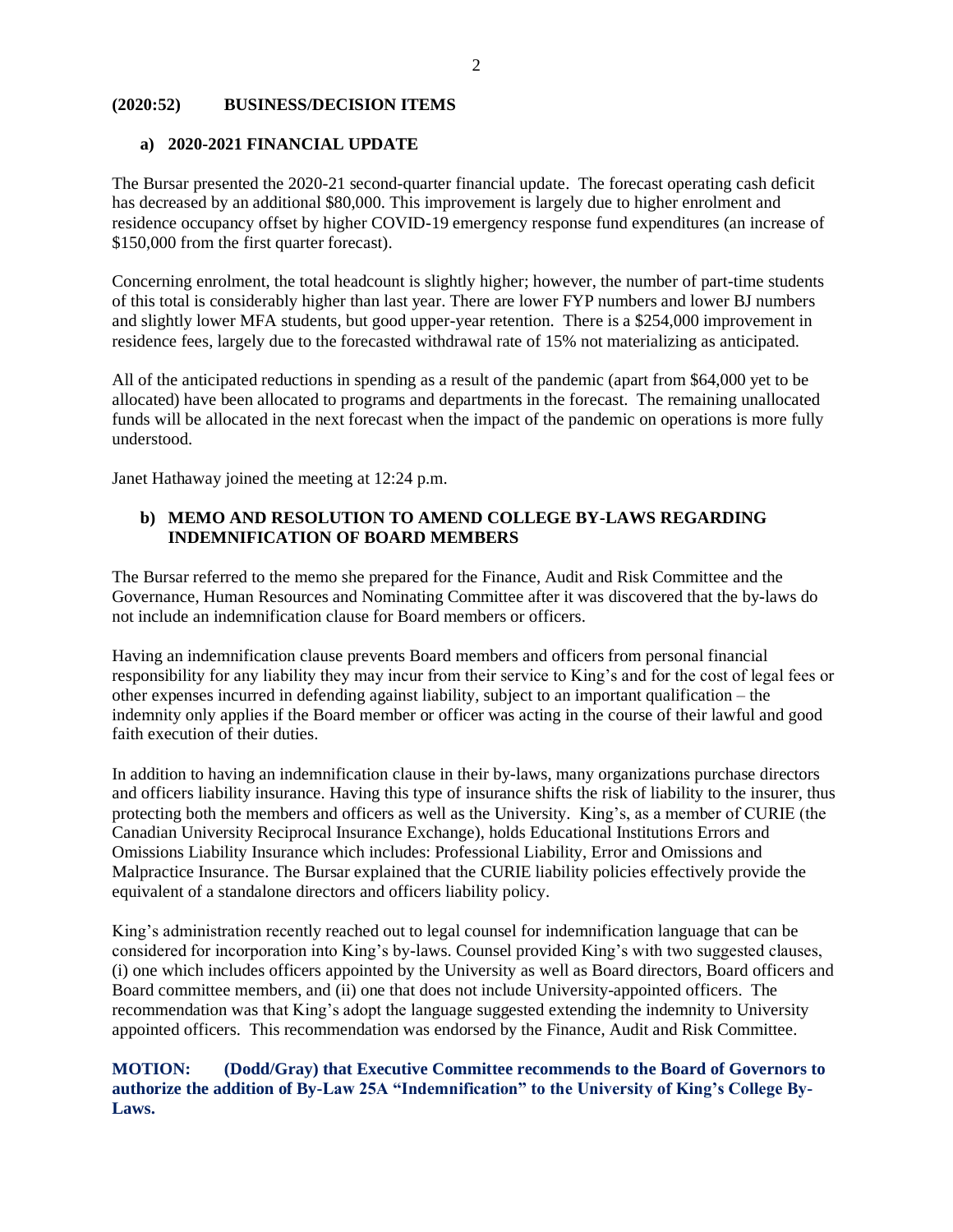#### **Indemnification**

**25A Every Board Member, Board Officer, every person appointed to a Committee of the Board and every Officer of the University appointed by the Board as well as their heirs, executors and administrators ("Indemnitees") shall be indemnified and saved harmless by the University from and against all liability, loss, cost or expense (including legal fees) whatsoever which said Indemnitees sustain or incur in respect of any act, deed, matter or thing whatsoever made, done or permitted by said Indemnitees in the course their lawful and good faith execution of the duties of the Board-related or University-related positions they hold or held.**

In discussion, the Secretary noted that this was considered an amendment to the by-laws and would (at the Board meeting) require approval by two-thirds of the Board members.

#### **CARRIED.**

## **c) 2021-22 OPERATING BUDGET: APPROACH AND HIGH-LEVEL ESTIMATE OF OPERATING DEFICIT**

The President spoke about the University's approach to next year's budget. He reminded the Board members of multi-year enrolment scenarios that had been presented to our lender when we were seeking deficit financing that showed in the range of 225 Foundation Year Program students. It is now apparent that is not realistic, not only because of the pandemic but also because only incremental progress has been made in recruitment. The increases in the Foundation Year Program enrolment have been small. What King's does have is a stable FYP enrolment, subject to this unusual year, which is a credit to King's recruitment efforts. That is much better than where the University was four to seven years ago, where annual decreases were the norm.

The President advised that any increase in FYP enrolment was likely to also be incremental this year. The reasonable expectation is that King's will end up where it has been in previous years. That means that increases in recruitment are not that significant in terms of order of magnitude. Therefore, it does not make sense to wait until March to May to put together the budget because there is a high probability it will be similar to recent budgets. The University can still adjust between March and June as required. That is the approach administration is taking this year.

The President noted that the improvement in retention levels year-over-year is good news. But it is unpredictable if that will continue because students are having a difficult time and may choose not to continue their education next year or they may choose another university. King's needs to be able to attract students outside the group of students it currently attracts students from.

The Bursar showed five slides relating to the 2021-2022 Operating Budget approach and the high-level estimate of the operating deficit. She discussed revenue breakdown, pointing out the columns for the 2020-2021 budget, the 2020-2021 forecast, the 2021-2022 budget high and low forecasts, and the 2019- 2020 actuals. She makes two assumptions: one that Residence would be close to full occupancy of 250, and the other that there could be close to half occupancy. She discussed first-year enrolment in FYP, headcount, and whether Conference Services may be operational or not. She reviewed forecasts and discussed scenarios. She noted that the University will be required to pay over \$900,000 in debt repayment next year. The difference in scenarios next year is largely driven by Residence occupancy. No study abroad course is assumed for 2021-2022. She then discussed revenue assumptions:

- Operating grant increase of 1%
- Enrolment: no growth assumed; good retention assumed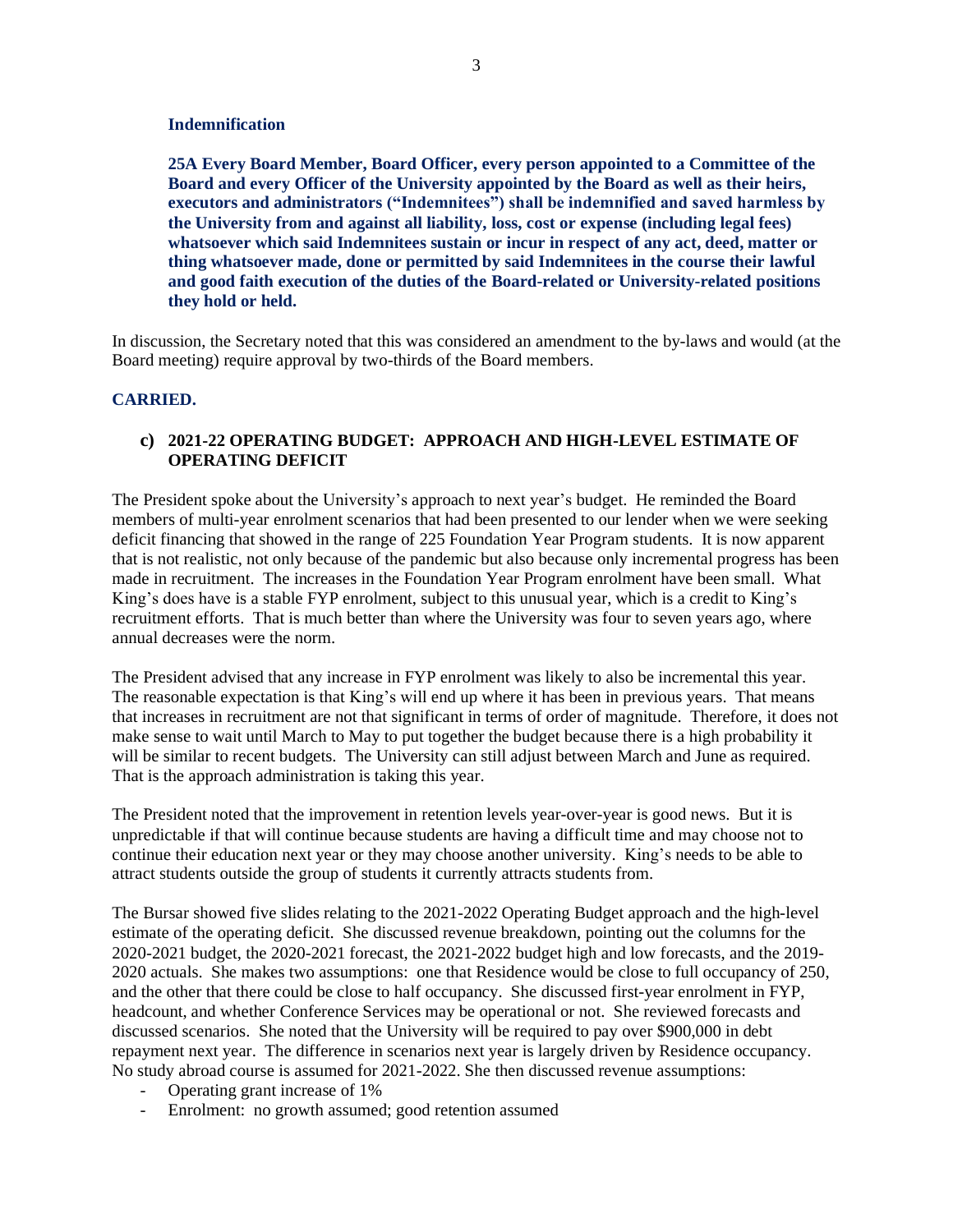- Tuition: will be consulting with students in February on tuition and fees increases
- Fees: all will remain flat except the MFA mentor fee and the third year of international student differential
- Residence:
	- a. two occupancy scenarios
	- b. assumed no change in room rates
	- c. meal plan price increases are based on the food service contract
- Conference services: operational and non-operational scenarios
- Investment income: same budget as the prior year with market decline impact
- Other: assumes Chapel Music concerts resume, removal of the pandemic bursary

She also reviewed the expense breakdown. COVID-19 Emergency Response Fund expenditures will continue into next year. She indicated that she was assuming that salaries and benefits will have a 3% increase. On the academic side, there will be two new tenure track faculty members (Journalism and FYP) as of July 1, 2021 (appointments previously paused due to the pandemic). In departmental budgets, no operating increases are assumed except for the addition of Residence software. The Equity Officer position will become full-time. Pandemic bursaries have been removed. The COVID Emergency Response Fund includes expenditures that will carry over from 2020-2021, primarily salaries for FYP tutors and three contract employees. If the pandemic continues, additional costs for cleaning and related expenses will need to be included.

The President advised that the proposal is to make the Equity Officer full-time, independent of whoever is the Accessibility Officer. Whether the Equity Officer can also be the Accessibility Officer is a question to be put to the Equity Committee.

Board members asked about the relationship between the Equity Officer and the Accessibility Officer. The President advised that the current Accessibility Officer is Neil Hooper. The *Accessibility Act* is about more than physical accessibility. It also includes the delivery of services, including teaching. The President indicated that he always thought of accessibility as an equity issue.

The Bursar noted that she included the costs that she knew related to COVID-19 and there would be time to make adjustments by March. The President indicated that the approach is the same as last year: prepare a normal budget, then adjust it as the unknowns become clear. He expressed his optimism about where the pandemic might be in 2021-2022, based on vaccines being available.

At 12:55 p.m., the Dean of Students joined the meeting.

## **(2020:53) GOVERNANCE, HUMAN RESOURCES AND NOMINATING COMMITTEE CHAIR'S REPORT**

The Secretary, as Chair of the Governance, Human Resources and Nominating Committee, indicated that she did not have a written report, but one would be provided at the Board meeting, following a meeting of the committee.

The Chair continued with the discussion of the Business/Decision items on the agenda.

# **d) SEXUALIZED VIOLENCE POLICY REVISIONS**

At 1:04 p.m., Jordan Roberts, the University's Sexualized Violence Prevention and Response Officer (SVPRO), joined the meeting.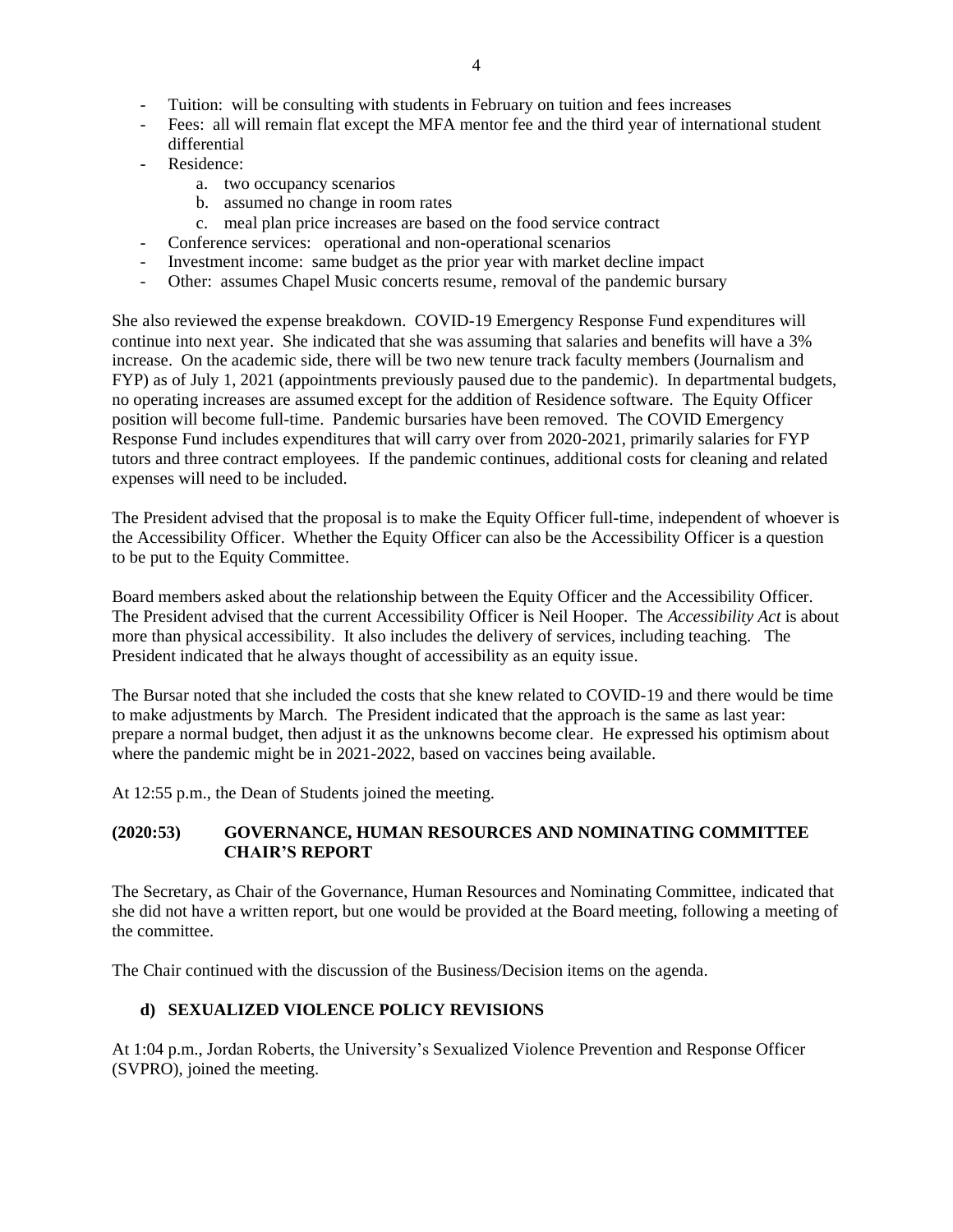The Vice-President noted that revisions to the Sexualized Violence Policy (Policy) have been proposed by the Sexualized Violence Policy Implementation Advisory Committee as part of the Policy's mandated review. The Vice-President advised that Board members would have received as part of the updated meeting package that went out yesterday, the tracked changes to the Policy that were made as part of the mandated review process. The Vice-President reported that there were several wording changes. The Policy went through Faculty last week and has had a last legal read-through.

The SVPRO shared notes describing the revisions with the virtual meeting. She advised that none of the proposed changes are changing any of the policy parts of the document. All the rights and benefits people were given are still there. Many of the proposed changes are to clarify the steps of the process. This review has also highlighted areas that still need to be worked on.

A proposed definition of "coercion" was added, which was informed by work being done by provincial groups. There are added points relating to coercion and consent in connection with the King's community. Additional minor changes were also noted.

Board members inquired about the proposed definition of "coercion" and whether that prohibits relationships. The SVPRO responded that when a relationship between faculty and a student is expressly prohibited, that doesn't keep anyone safe because it moves the relationship to secrecy. The policy defines sexualized violence in a way that does not require it to forbid a relationship.

Among other comments, Board members also inquired about the use of the term "instructor" and whether there was a lack of clarity resulting in the use of that term, as well as possible conflict or overlap with the wording of the Policy and the sexual harassment policy in the Yellow Book.

The SVPRO pointed other questions asked in respect of the Policy - specifically (a) in respect of incidents that might have arisen before November 30, 2018 (the date the Policy came into force), as well as (b) whether there is an expiry date on reporting under the Policy. Legal advice is that the answer is no, there is no expiry date, as long as one of the parties has an active connection to the King's community.

Board members discussed what the appropriate Board oversight for the Policy should look like. The general view was that at least an annual report would be desirable, much like was provided at the 2020 annual meeting.

The Chair noted that the questions and discussion from Board members demonstrate that there is still work to be done. The Vice-President noted that this is the first of the mandated reviews and they happen at a fair rate of frequency after that. There will be almost an immediate review process beginning again and it was hoped that the current changes could be considered and approved by the Board at the upcoming meeting.

## **MOTION: (O'Brien/Gray) that Executive Committee recommends that the Sexualized Violence Prevention and Response Policy revisions as presented today be put before the Board of Governors at its Dec. 10, 2020, meeting for approval.**

Discussion ensued on how best to capture the items raised in this meeting in preparation for the Board meeting. The SVPRO advised that she would prepare a presentation for the Board that shows the changes that have been recommended at this meeting, and what is left to do.

# **CARRIED.**

At 2:21 p.m., the Chair called for a five-minute break.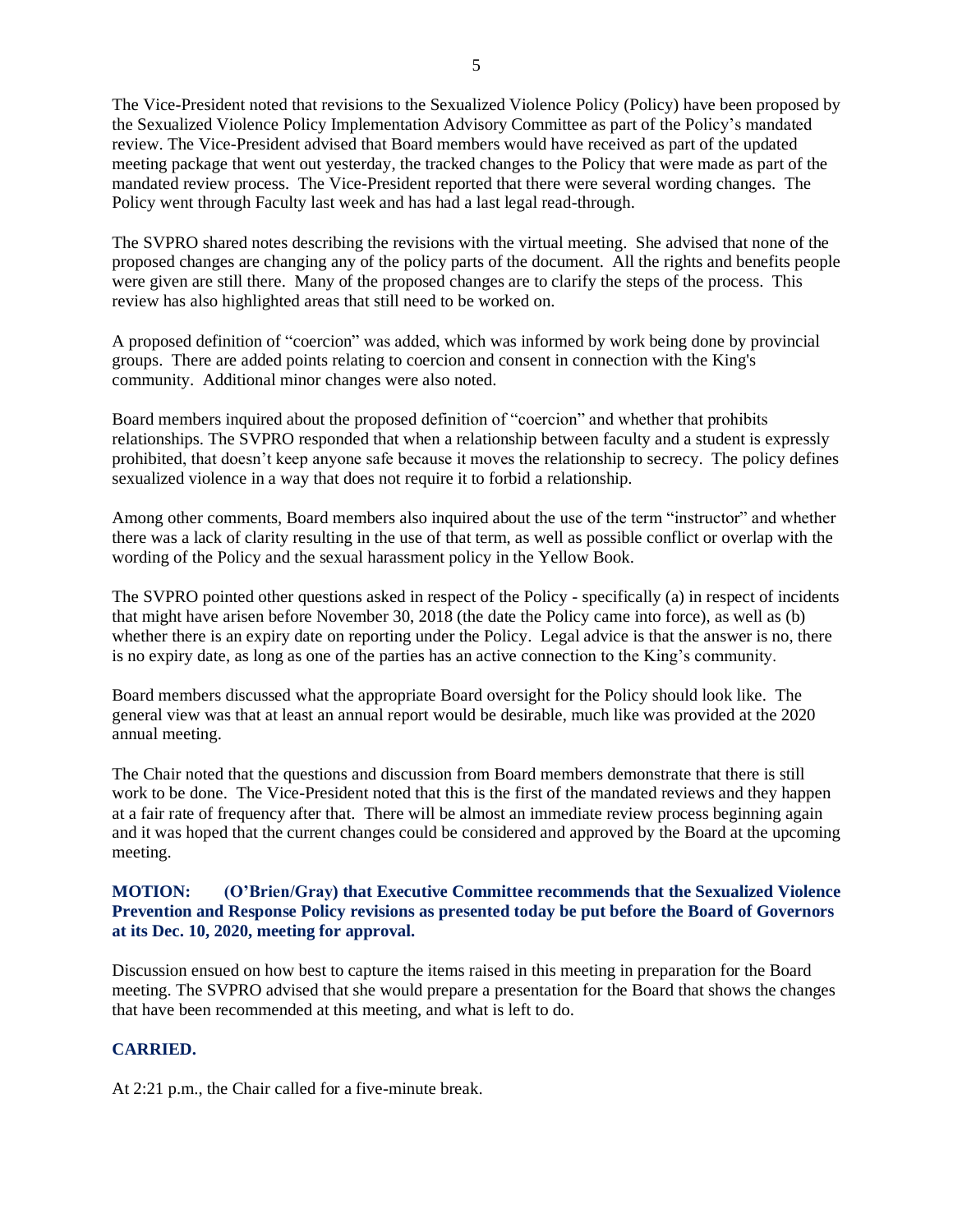At 2:30 p.m., the meeting resumed.

#### **(2020:54) PRESIDENT'S REPORT**

The President reported that on November 23, he had a conversation with the Vice-President and Directors about the equity, diversity and inclusion (EDI) initiative.

The President then gave a recap of what has been happening on campus recently concerning campus safety plans. The University has a responsibility to members of King's and also to the city of Halifax to try to stop the spread of the virus. The President expressed appreciation for Dr. Strang, the Public Health Officer. The President noted the blaming he has witnessed towards the age group from 18 to 35. It is a fact from an epidemiological point of view that this age group is currently more impacted by COVID in Nova Scotia, but it should be noted that this age group is bearing a significant burden of the pandemic already. King's students have been amazing. The Occupational Health and Safety (OS&H) committee noted that King's students regard campus and Halifax as their home, even if it is only on a temporary basis.

The President noted that the OH&S Committee has 20 people on it now and he is consistently impressed by the advice they provide, particularly in recent days. Approaches adopted on campus went beyond the Public Health orders.

In respect of Residence students, the President indicated that the University's goal is to keep these students safe without having to send them home. He advised that the University has reactivated the COVID Emergency Response Committee to efficiently coordinate activities. There will be weekly meetings and other meetings as required.

The President noted that the Dean of Students and her team are at the forefront of activities and he lauded her efforts. He also commented on the terrific efforts by the KSU and student societies to create virtual activities for students. Mason Carter, one of the KSU Vice-Presidents, was interviewed on CBC yesterday. [A link was provided in the meeting chat: [https://www.cbc.ca/listen/live-radio/1-38](https://www.cbc.ca/listen/live-radio/1-38-maritime-noon/clip/15810781-on-line-learning-entrepreneurship-pandemic-and-holiday-spending-tips) [maritime-noon/clip/15810781-on-line-learning-entrepreneurship-pandemic-and-holiday](https://www.cbc.ca/listen/live-radio/1-38-maritime-noon/clip/15810781-on-line-learning-entrepreneurship-pandemic-and-holiday-spending-tips)[spending-tips](https://www.cbc.ca/listen/live-radio/1-38-maritime-noon/clip/15810781-on-line-learning-entrepreneurship-pandemic-and-holiday-spending-tips) ] about how terrible this year and the online experience has been. This is a view the President has heard from a lot of students. King's cannot guarantee in-person teaching next year, but the President indicated that he strongly believes the University needs to be optimistic and work towards that goal so if there is an opportunity for that next year, King's is ready to take advantage of that.

The President asked the Dean of Students to speak about Residence. The Dean described the situation for residence students, the efforts of cleaning and security staff and how her staff have been proactive in communicating with students through as many channels as possible.

The Dean of Students advised that there would be 30 students staying on campus during winter break. She noted that the vast number of King's students are eager to comply with government requirements.

Board members thanked the Dean for all that she has been doing.

The President advised that universities are pushing back on the rules the Province has adopted on requiring international students to self-isolate in hotels, which is viewed as discriminatory. Another point for universities is advocating for the testing protocol that was done in August and September for students returning in January.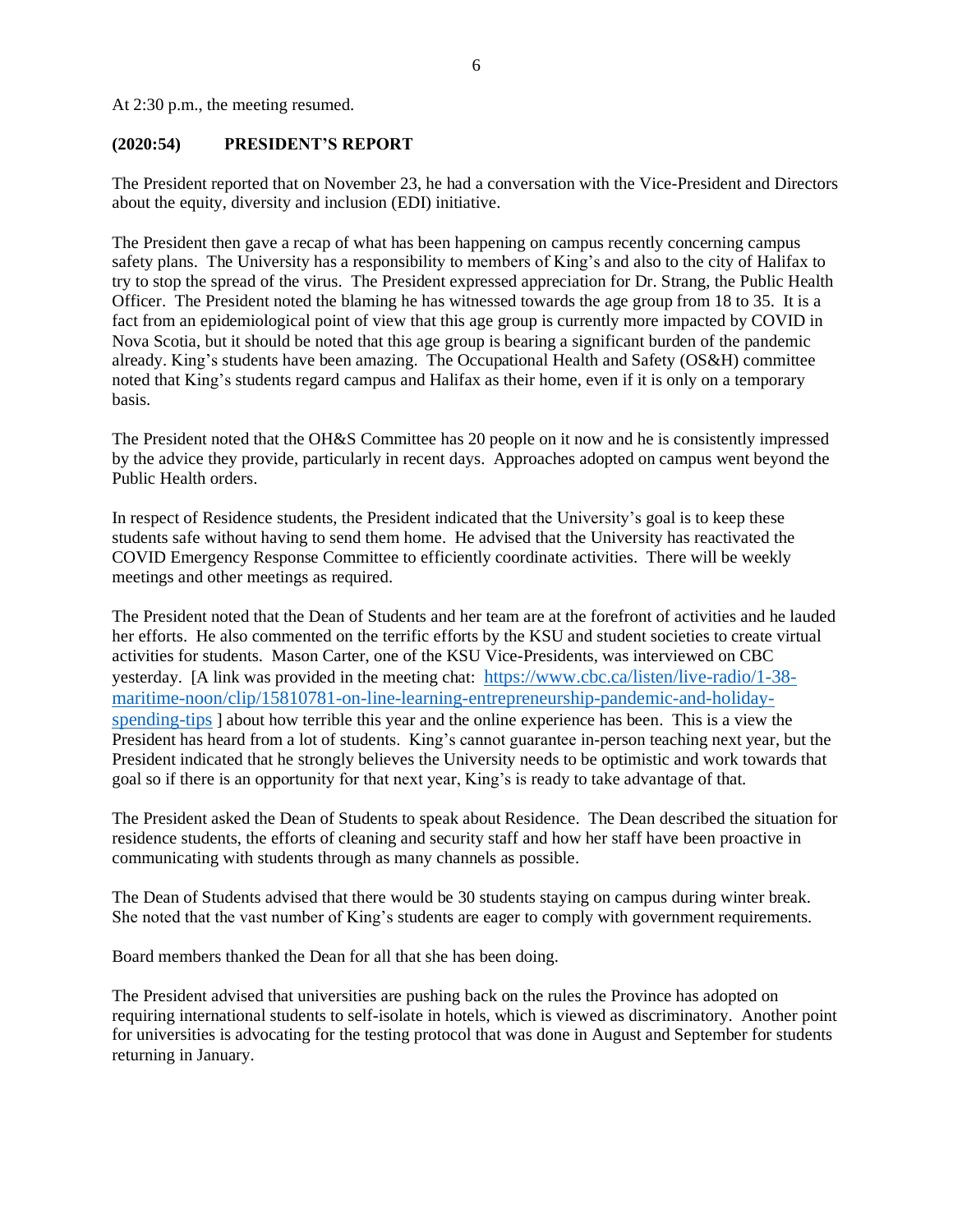Board members asked about a possible delay of start to the winter term. The President indicated that different things are happening in various universities. The Dean noted that because classes are online, winter break will not be extended at King's. Students may decide to stay home. King's will continue Residence operations over the winter break, so no student needs to travel if they wish to stay. The Day Students' Society is providing check-in and grocery delivery for students living off-campus who are isolating.

Board members inquired about how individuals could support the students remaining on campus over the winter break.

## **(2020:55) KING'S STUDENTS' UNION REPORT**

The KSU President advised that they have been busy and the KSU's priority is making sure students are informed about things that are going on. They reported that the KSU is going to be sending out care packages to students in the next two weeks.

The Dean of Students acknowledged the work of the KSU in moving things forward and noted that they have being highly collaborative.

## **(2020:56) VICE-RESIDENT'S REPORT**

The Vice-President referred to his written report as "already outdated". He noted that he had discussed in his report about online teaching and the looming fear of a Dalhousie Faculty Association walkout, which has now been averted. He also mentioned some of the emergent feelings about online teaching had been expressed earlier in the meeting. A major focusing event was a forum sponsored by Dalhousie, which collected opinions from students on their experiences with online teaching. This was a significant wakeup call. There are over 1,000 responses to that forum now. Many students expressed stress and burnout.

The Vice-President reported that the big event this week was the approval at Dalhousie Senate of several motions affecting grading for this term and the coming term. The Vice-President shared to the virtual meeting a document listing the motions that the Dalhousie Senate passed. Some were not unexpected; however, a Dalhousie Student Union motion that allows a Pass/Ill grade option for both the fall term and the winter term (in the same way that option was offered in the past winter term) will be a major change requiring mobilization of faculty and registrars' offices.

The Vice-President noted the relative success of the University in meeting student challenges; however, it is a difficult situation in general and the impact on students is serious. King's is increasing student support in classes, and that has helped mitigate some of the extreme student pressures.

## **(2020:57) OTHER BUSINESS**

There was no other business.

## **(2020:58)** *IN CAMERA*

## **MOTION: (Gray/Lahey) that the Board of Governors enter an** *in camera* **discussion. CARRIED.**

At 3:19 p.m., the meeting moved to an *in camera* discussion.

## **MOTION: (Ruck/Gray) that the Board of Governors move out of the** *in camera* **discussion. CARRIED.**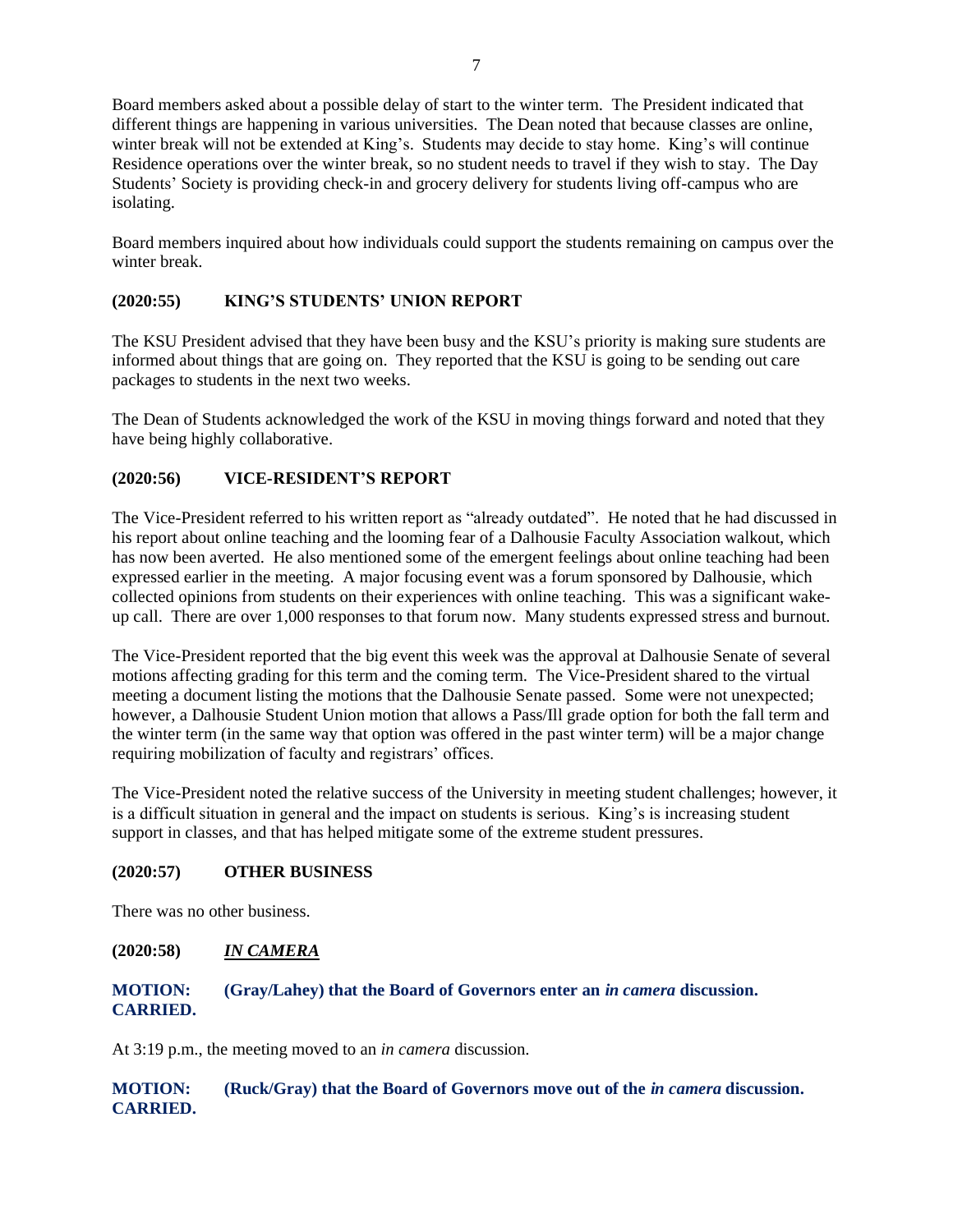The meeting of the Board of Governors' Executive Committee was adjourned at 3:42 p.m.